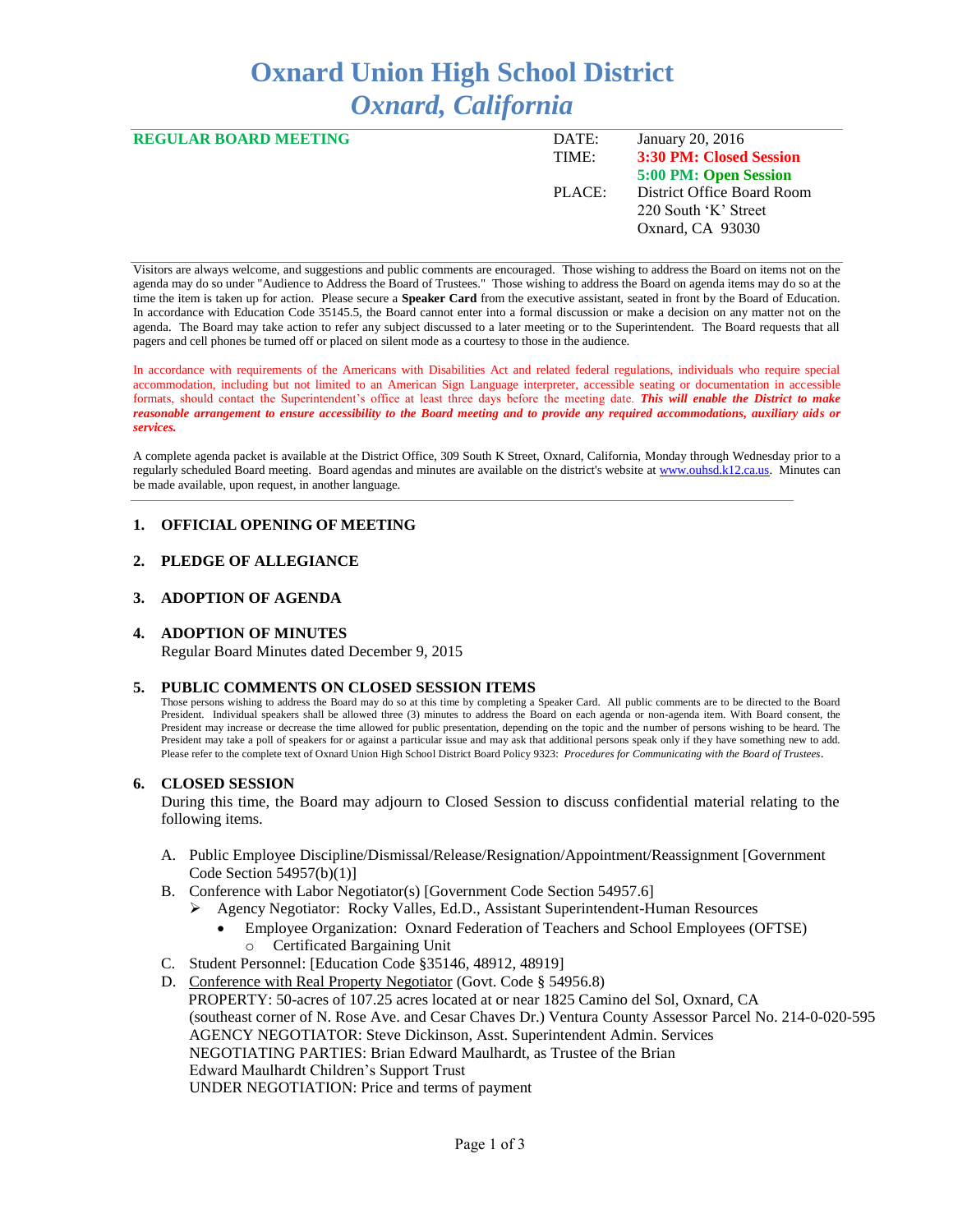Board Meeting Agenda January 20, 2016

- E. Conference with Real Property Negotiator (Govt. Code § 54956.8) PROPERTY: An approximate 5-acre portion of 49.36-acre Bell Ranch Property (agricultural property adjacent to Rancho Campana High School); Ventura County Assessor Parcel No. 156-0-180-385 AGENCY NEGOTIATOR: Steve Dickinson, Asst. Superintendent Admin. Services NEGOTIATING PARTIES: City of Camarillo UNDER NEGOTIATION: Price and terms of payment
- F. Conference with Real Property Negotiator (Govt. Code § 54956.8): PROPERTY: An approximate 5-acre portion of 49.260acre Bell Ranch Property (agricultural property adjacent to Rancho Campana High School); Ventura County Assessor Parcel No. 156-0-180-385 AGENCY NEGOTIATOR: Steve Dickinson, Assistant Superintendent, Administrative Services NEGOTIATING PARTIES: City of Camarillo UNDER NEGOTIATION: Price and terms of payment

## **7. RECONVENE IN PUBLIC: REPORT ON CLOSED SESSION ACTION**

#### **8. BOARD RECOGNITION:**

- A. ACHS FOOTBALL CIF CHAMPIONS
- B. RMHS WATER POLO CIF CHAMPIONS

## **9. PUBLIC COMMENTS TO ADDRESS THE BOARD OF TRUSTEES**

Those persons wishing to address the Board may do so at this time by completing a Speaker Card. All public comments are to be directed to the Board President. Individual speakers shall be allowed three (3) minutes to address the Board on each agenda or non-agenda item. With Board consent, the President may increase or decrease the time allowed for public presentation, depending on the topic and the number of persons wishing to be heard. The President may take a poll of speakers for or against a particular issue and may ask that additional persons speak only if they have something new to add. Please refer to the complete text of Oxnard Union High School District Board Policy 9323: *Procedures for Communicating with the Board of Trustees.*

## **10. SUPERINTENDENT'S REPORT**

## **11. STUDENT REPRESENTATIVE TO THE BOARD –** Celina Espinoza

## **12. CONSENT CALENDAR**

#### **Administrative Services**

- A. Consideration of Approval of Agreement between Oxnard Union High School District/Oxnard High School and AmericanStar Trailways for Grad Night Transportation to Magic Mountain
- B. Consideration of Approval of Agreement between Oxnard Union High School District/Oxnard High School and Six Flags Magic Mountain for Grad Night 2016
- C. Consideration of Approval of Award for Projector Installations District-wide, Bid #M015/16.003
- D. Consideration of Approval of Renewal of Agreement between Oxnard Union High School District/Oxnard High School and Herff Jones for the Production of Oxnard High School's 2017-2019 Yearbooks
- E. Consideration of Approval of Designation of Ventura County Schools Self-Funding Authority (VCSSFA) Alternate Representative
- F. Consideration of Approval of Donations, December 1, 2015 January 11, 2016
- G. Consideration of Approval of Purchase Orders and Direct Pays, November 26, 2015 January 8, 2016

## **Educational Services**

- H. Consideration of Approval of Non-Public School Placement for Student Cases #19-23 according to the Recommendation of the Student's IEP Team and the Director of Special Education.
- I. Consideration of Approval of Agreement between Oxnard Union High School District and Subway – WorkAbility Program
- J. Consideration of Approval of Agreement between Oxnard Union High School District and Smart & Final Extra – WorkAbility Program